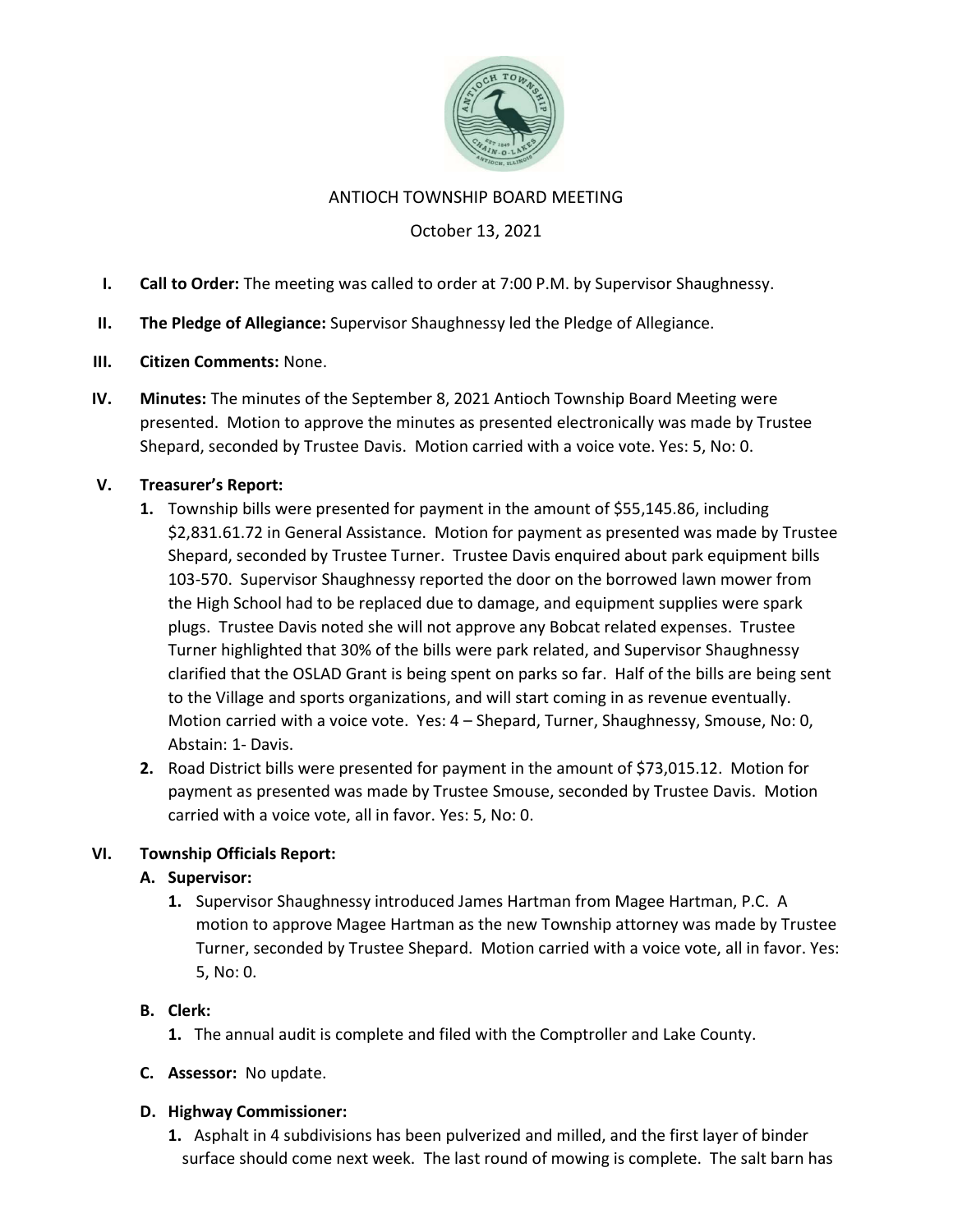been torn down and the new one should be up before snowfall. The rented vac truck is being used to remove silt and sediment from catch basins. Vehicles are being prepared for winter.

## E. Trustee Reports:

- 1. Senior Services, Trustee Davis:
	- a. 50 seniors attended Joseph and The Amazing Technicolor Dreamcoat at The FireSide Theatre on September 16, 2021. 54 seniors attended Badda Boom Badda Bingo on September 30, 2021. 21 seniors attended Rear Window at the Antioch Theatre, 4 for \$11 lunch at Oliverii North on October 4, 2021. October 21, 2021 is Badda Boom Badda Bingo 9:30 – 11:00 A.M. and Flu Shots 11:30-1:30 P.M. at the Township building. October 22, 2021 Flu Shots will be administered 3:30 – 5:30 P.M. at the Township building. October 27, 2021 is the Holocaust Museum Trip. November 1, 2021 is Planes, Trains, and Automobiles at Antioch Theatre. November 5, 2021 cards will be made for Veterans 9:30 – 11:00 A.M. at the Township building.
- 2. Finance, Trustee Turner: No update.
- 3. Parks, Trustee Shepard:
	- a. There was a great turnout to the October 2, 2021 Vikings program at Osmond Park. The stands were named after John Nebel and a presentation of the history of Vikings was shared
	- b. The Disc Golf course is being finished up and there will be an 18-team tournament at the end of the month. The North and West ponds are done and look good. The sled hill looks good and the mounds will be seeded. The ice rink is being worked on, along with lights for the rink and sled hill. The bathrooms are being winterized and only a porta potty will be available. The cameras and license plate reader are working. The license plate of the vehicle that did damage to the field was sent to Antioch Police.

# 4. Public Safety and Transportation, Trustee Smouse:

- a. Hyper-Reach sign-up continues. The program is going strong.
- b. The Paratransit Intergovernmental Agreement with Lake County is progressing with a potential Spring start date. The Township currently pays \$8,000.00 per year for Ride Lake County West and this new program will replace that and have no charge to the Township, the countywide program is federally funded. The service is curb to curb anywhere in Lake County for persons with disabilities and the elderly. Reservations are required and a helper can ride for free. A motion to approve the Paratransit Intergovernmental Agreement with Lake County was made by Trustee Smouse, seconded by Trustee Shepard. Motion carried with a voice vote, all in favor. Yes: 5, No: 0.

### VII. New Business:

- A. Trustee Shepard shared the Lions Club and the Township will be providing Thanksgiving baskets again this year. The date is to be determined.
- B. Supervisor Shaughnessy noted a Toys for Tots collection box is at the Township through December 14, 2021.
- C. Supervisor Shaughnessy shared the Digital Scavenger Hunt from the Village. It was featured on the news. Visit https://www.antioch.il.gov/uncover-antioch for details.